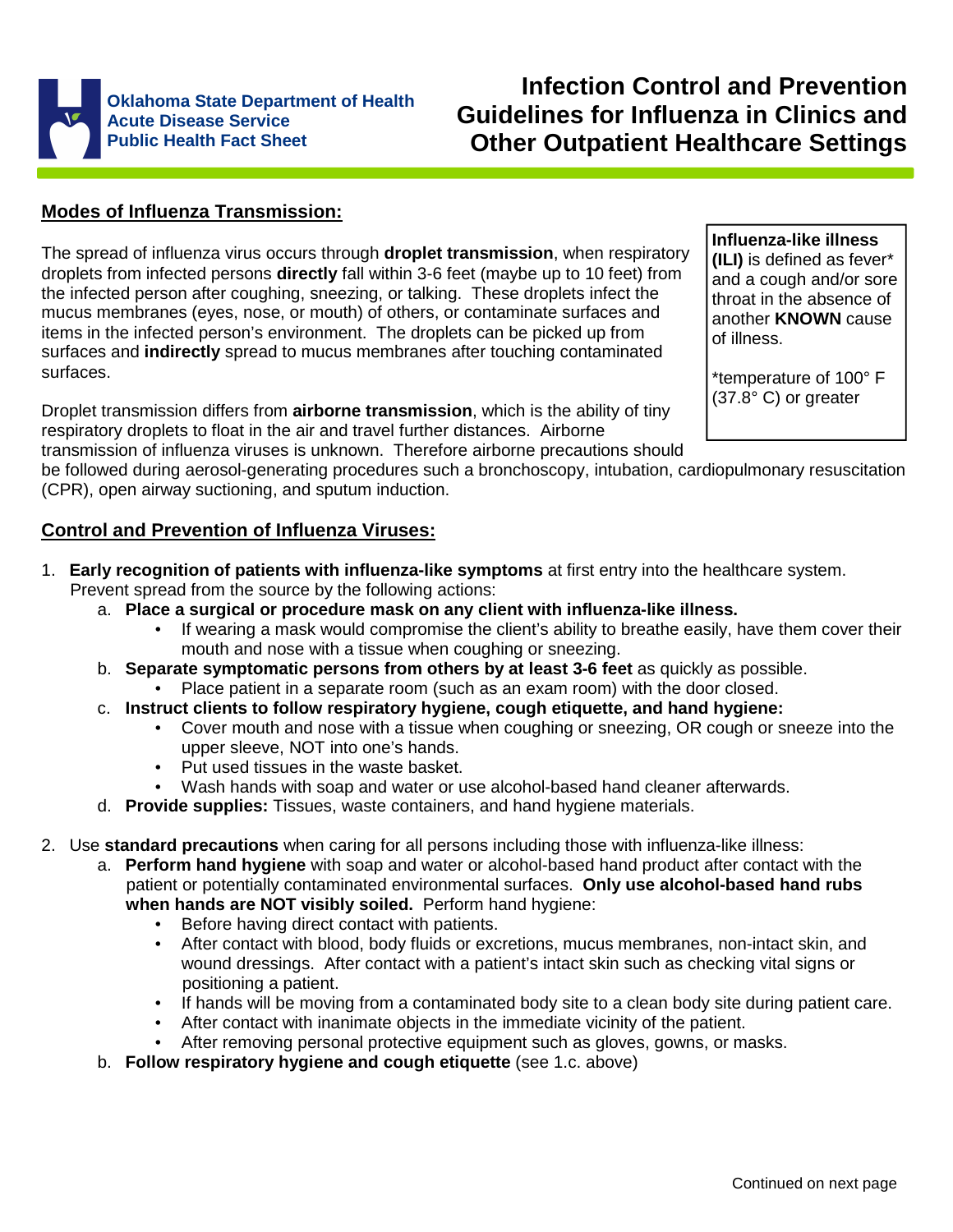# **Control and Prevention of Influenza Viruses (continued):**

- c. **Use gloves** if hand contact with secretions or contaminated surfaces is anticipated.
	- Change gloves between patients. Failure to do so is an infection control hazard!
	- Put on clean gloves just before touching a patient's mucous membranes, non-intact skin, or contaminated items.
	- Gloves do not replace the need for hand hygiene because gloves may be torn during use, and hands can become contaminated during removal of gloves.
	- Remove gloves and perform hand hygiene when exiting the room.
- 3. Use **droplet isolation precautions** in addition to standard precautions when caring for patients with suspected or confirmed influenza until at least 24 hours after their fever is gone (without the use of fever reducing medicine).
	- a. Keep patients in separate **rooms** during clinic visit
		- The patient should wear a surgical mask when entering and leaving the room.
		- Limit healthcare personnel contact to those performing direct patient care.
	- b. Use a **surgical or procedure mask** for all routine patient care when entering the patient's room.
		- Remove the mask and perform hand hygiene when exiting the room.
	- c. Wear a **gown** when soiling of clothes or skin with blood, body fluids, secretions, or excretions is anticipated.
		- Change gowns between patients.
		- Remove gowns and perform hand hygiene when exiting the room.
- 4. Use **airborne precautions during aerosol-generating procedures** (see adjacent box).
	- a. Wear an **N95 respirator (mask).** These provide a seal around the nose and mouth, and filter out small organisms.
		- Only use the brand and size of N95 mask that was used for the fit test.
		- Check the fit to insure effectiveness with each use.
		- Remove N95 masks and perform hand hygiene when exiting the room.
	- b. Wear **face protection** such as a face shield, a mask with attached shield, or a mask with goggles.
	- c. Use an **airborne infection isolation room (AIIR)** with negative pressure performing 6 to 12 air exchanges per hour for aerosolproducing procedures if possible.

# **Safe Removal of Personal Protective Equipment (PPE):** Follow This Sequence and Do Not Touch the Outside of PPE Items:

#### 1. **Gloves:**

- a. Grasp outside of glove with opposite gloved hand and peel off.
- b. Hold removed glove in gloved hand.
- c. Slide finger of ungloved hand under remaining glove at wrist.
- d. Peel second glove off over first glove and discard into trash receptacle.

#### 2. **Goggle or Face Shield:**

- a. Grasp head band or ear pieces.
- b. Place in designated receptacle for reprocessing or in waste container.
- 3. **Gown:**
	- a. Unfasten ties.
	- b. Pull away from neck and shoulders, touching inside of gown only.
	- c. Turn gown inside out.
	- d. Fold or roll into a bundle and discard.

#### 4. **Mask or Respirator:**

a. Grasp bottom ties or elastic band, then top and remove without contaminating face.

# **Aerosol-Generating Procedures:**

- Such as bronchoscopies, intubation, CPR, open airway suctioning, and sputum induction.
- When available, perform procedures in an Airborne Infection Isolation Room (AIIR) with negative pressure air handling with 6-12 air changes per hour.
- Healthcare personnel need to wear N95 masks with eye protection (goggles or face shield) during these procedures.